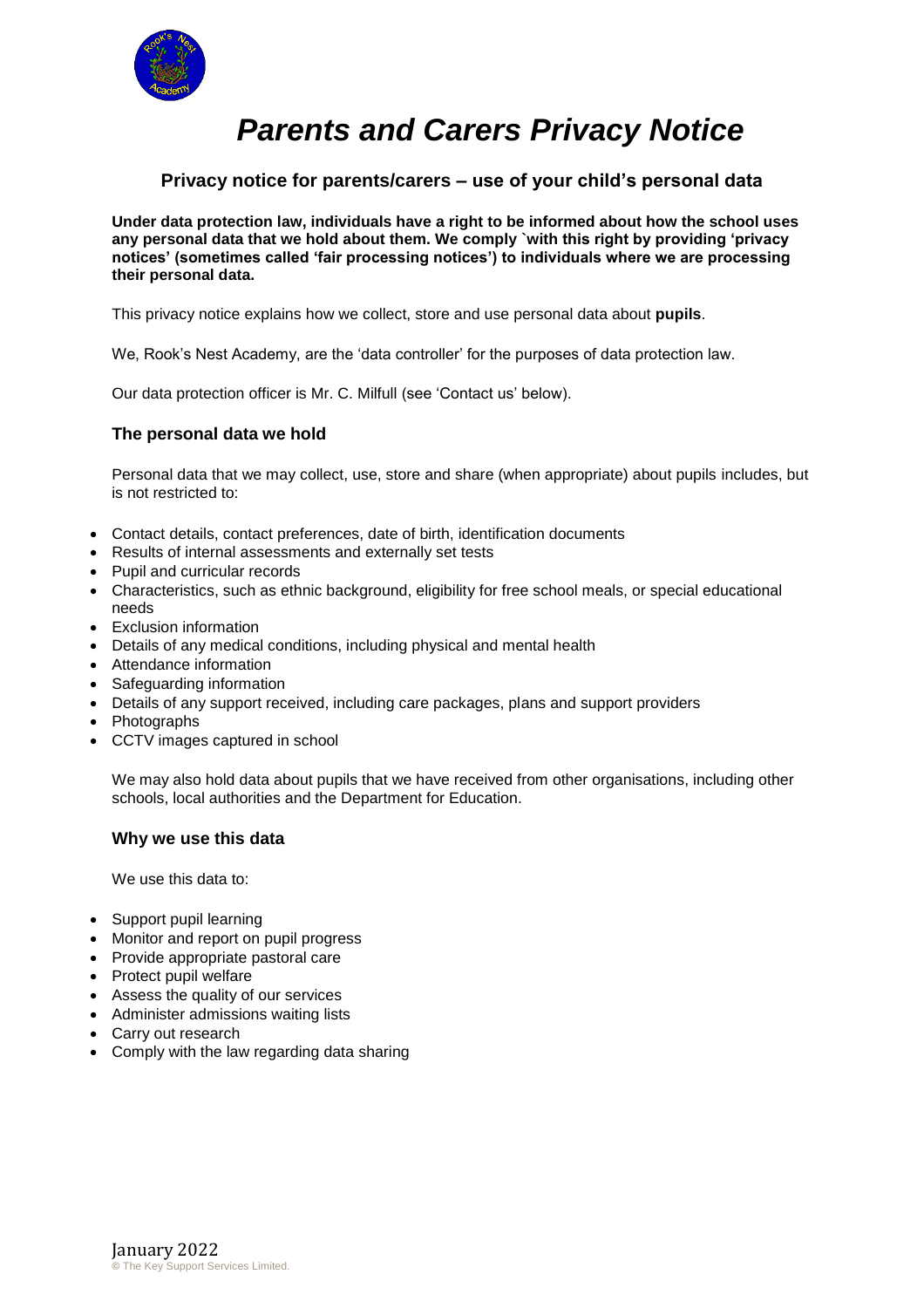## **Our legal basis for using this data**

We only collect and use pupils' personal data when the law allows us to. Most commonly, we process it where:

- We need to comply with a legal obligation
- We need it to perform an official task in the public interest

Less commonly, we may also process pupils' personal data in situations where:

- We have obtained consent to use it in a certain way (for example, photographs)
- We need to protect the individual's vital interests (or someone else's interests)

Where we have obtained consent to use pupils' personal data, this consent can be withdrawn at any time. We will make this clear when we ask for consent, and explain how consent can be withdrawn.

Some of the reasons listed above for collecting and using pupils' personal data overlap, and there may be several grounds which justify our use of this data.

## **Collecting this information**

While the majority of information we collect about pupils is mandatory, there is some information that can be provided voluntarily.

Whenever we seek to collect information from you or your child, we make it clear whether providing it is mandatory or optional. If it is mandatory, we will explain the possible consequences of not complying.

#### **How we store this data**

We keep personal information about pupils while they are attending our school. We may also keep it beyond their attendance at our school if this is necessary in order to comply with our legal obligations. Our Data Retention Policy sets out how long we keep information about pupils.

#### **Data sharing**

We do not share information about pupils with any third party without consent unless the law and our policies allow us to do so.

Where it is legally required, or necessary (and it complies with data protection law) we may share personal information about pupils with:

- Our local authority to meet our legal obligations to share certain information with it, such as safeguarding concerns and exclusions
- The Department for Education
- The pupil's family and representatives
- Educators and examining bodies
- Our regulator [specify as appropriate, e.g. Ofsted, Independent Schools Inspectorate]
- Suppliers and service providers to enable them to provide the service we have contracted them for
- Financial organisations
- Central and local government
- Our auditors
- Survey and research organisations
- Health authorities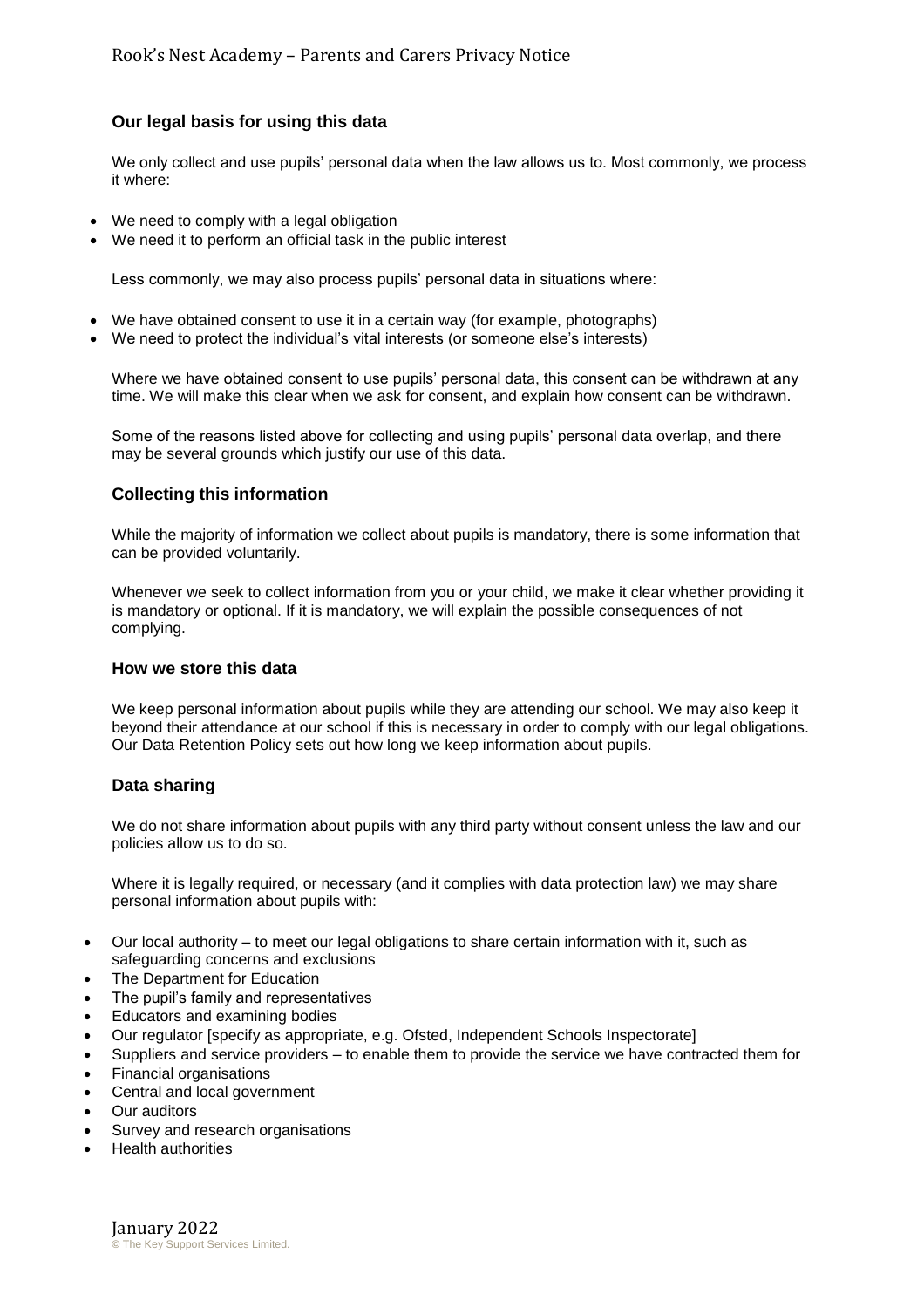- Security organisations
- Health and social welfare organisations
- Professional advisers and consultants
- Charities and voluntary organisations
- Police forces, courts, tribunals
- Professional bodies

#### **National Pupil Database**

We are required to provide information about pupils to the Department for Education as part of statutory data collections such as the school census.

Some of this information is then stored in the [National Pupil Database](https://www.gov.uk/government/publications/national-pupil-database-user-guide-and-supporting-information) (NPD), which is owned and managed by the Department and provides evidence on school performance to inform research.

The database is held electronically so it can easily be turned into statistics. The information is securely collected from a range of sources including schools, local authorities and exam boards.

The Department for Education may share information from the NPD with other organisations which promote children's education or wellbeing in England. Such organisations must agree to strict terms and conditions about how they will use the data.

For more information, see the Department's webpage on [how it collects and shares research data.](https://www.gov.uk/data-protection-how-we-collect-and-share-research-data)

You can also [contact the Department for Education](https://www.gov.uk/contact-dfe) with any further questions about the NPD.

#### **Transferring data internationally**

Where we transfer personal data to a country or territory outside the European Economic Area, we will do so in accordance with data protection law.

# **Parents and pupils' rights regarding personal data**

Individuals have a right to make a **'subject access request'** to gain access to personal information that the school holds about them.

Parents/carers can make a request with respect to their child's data where the child is not considered mature enough to understand their rights over their own data (usually under the age of 12), or where the child has provided consent.

If you make a subject access request, and if we do hold information about you or your child, we will:

- Give you a description of it
- Tell you why we are holding and processing it, and how long we will keep it for
- Explain where we got it from, if not from you or your child
- Tell you who it has been, or will be, shared with
- Let you know whether any automated decision-making is being applied to the data, and any consequences of this
- Give you a copy of the information in an intelligible form

Individuals also have the right for their personal information to be transmitted electronically to another organisation in certain circumstances.

If you would like to make a request please contact our data protection officer.